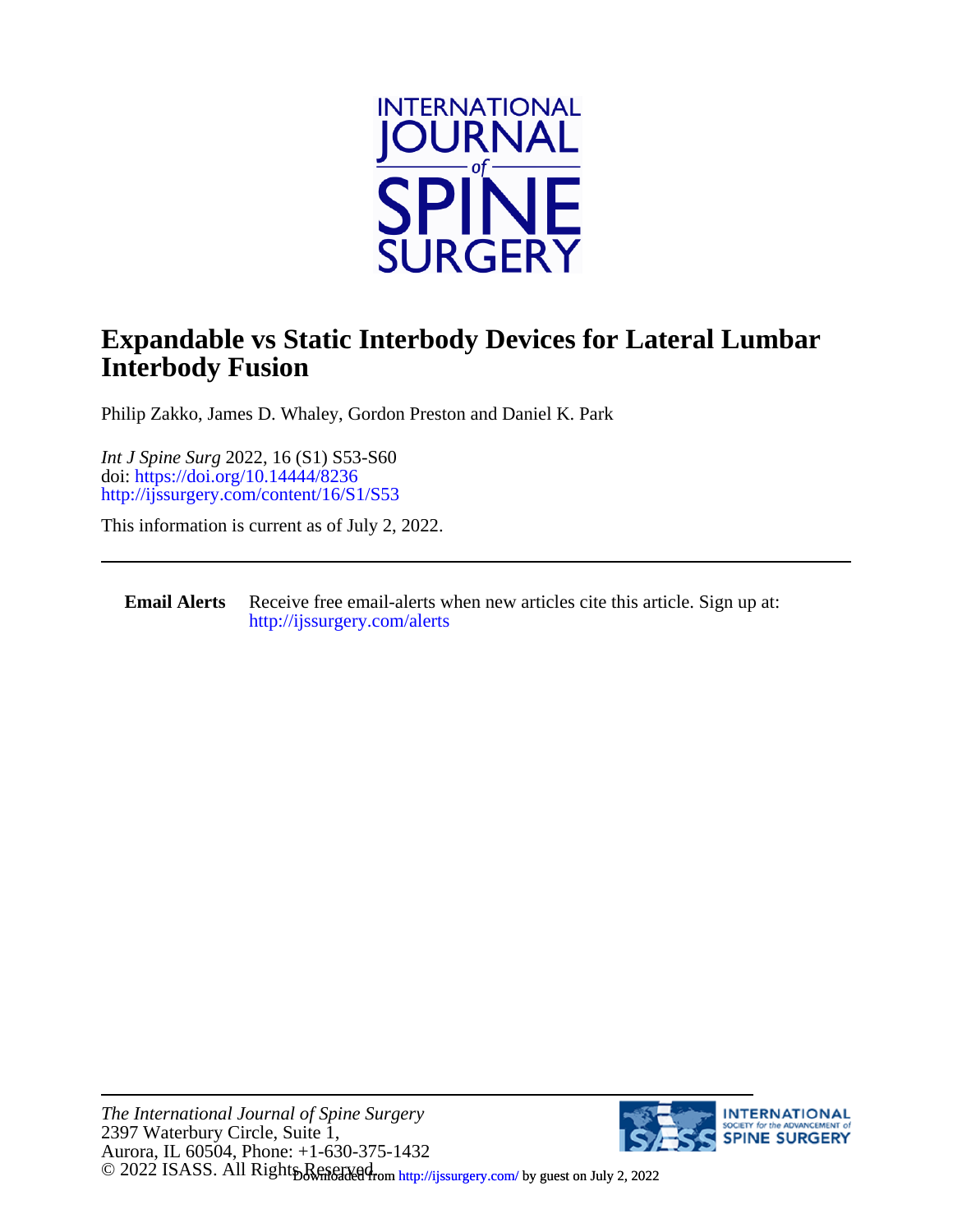# Expandable vs Static Interbody Devices for Lateral Lumbar Interbody Fusion

PHILIP ZAKKO, MD $^1$ ; JAMES D. WHALEY, MD $^1$ ; GORDON PRESTON, DO $^1$ ; AND DANIEL K. PARK, MD $^1$ *1 Department of Orthopaedic Surgery, Beaumont Health, Royal Oak, Michigan, USA*

#### ABSTRACT

Lateral lumbar interbody fusion (LLIF) has paved a way for minimally invasive surgical treatment of a wide variety of spine pathologies. Interbody devices are used to stabilize painful disc levels, provide indirect decompression of neural elements, correct deformity, restore lordosis, and provide a sound durable fusion. Through the years, new static and expandable interbody devices have been developed in an attempt to improve radiographic and clinical outcomes in lumbar spine surgery. The purpose of this article is to explore the advantages and disadvantages between static and expandable interbody devices when used in LLIF. Specifically, this article addresses the differences in subsidence, indirect decompression, restoration of lumbar lordosis, complications, patient-reported outcomes, and cost between static and expandable interbody devices.

Lumbar Spine

Keywords: LLIF, device, spacer, cage, interbody, expandable, static

#### INTRODUCTION

The modern lateral lumbar interbody fusion (LLIF) was first performed by Pimenta in 1998 and further described by Ozgur et al in  $2006$ .<sup>[1](#page-6-0)</sup> Through a muscle sparing dissection with minimal soft tissue retraction, operative time and postoperative pain are both reduced with LLIF.<sup>[2,3](#page-6-1)</sup> In addition, the approach provides increased ability to place an interbody device that spans the cortical apophysis of the end plates. There is also potential to place larger devices as there is no impedance from the posterior neural elements. However, limitations to LLIF exist, including reduced ability to access the L5/S1 disc space due to the iliac crest, risk of lumbar plexus injury, and postoperative transient thigh pain due to dissection through the psoas muscle. $4-6$ 

Interbody devices for anterior column support were first introduced as autografts in  $1936$ .<sup>[7](#page-7-1)</sup> They were historically designed to improve fusion between vertebral end plates, recreate lumbar lordosis, and restore intervertebral and foraminal height. Currently, structural devices are used in lieu of bone autograft spacers. Initial structural devices were static in design; however, expandable devices are now available in an attempt to provide more individuality with correction of spinal alignment and potentially improve radiographic and clinical outcomes.[7](#page-7-1) Insertion of expandable devices at minimal height allows for reduced impaction force and preservation of the end plate, thus theoretically mitigating the risk of end plate violation and device subsidence. In

addition, insertion in a compressed state allows for less soft tissue disruption possibly reducing risk of lumbar plexus injury and postoperative thigh pain. Compared to traditional vertically expanding devices, newer devices with horizontal expansion also allow for an increased footprint and end plate coverage. Today, some devices have the ability to expand vertically, expand horizontally, and, in lordosis, allow for more individualized patient-specific corrections in sagittal alignment. However, these potential benefits are mostly theoretical as the true clinical benefits of expandable devices are lacking due to the paucity of current literature.

The purpose of this article is to explore the advantages and disadvantages between static and expandable interbody devices when used in LLIF. Specifically, this article will address the differences in subsidence, indirect decompression, restoration of lumbar lordosis, complications, patient-reported outcomes, and cost between static and expandable interbody devices.

## MATERIAL PROPERTIES AND GEOMETRIC NATURE OF LLIF DEVICES

Static interbody devices are traditionally made of polyetheretherketone (PEEK) or titanium whereas expandable devices are traditionally made of titanium and occasionally in combination with PEEK. Static devices come in a range of fixed heights, widths, lengths, shapes, and lordotic angles. In addition, these devices can be prefilled with graft prior to insertion. Expandable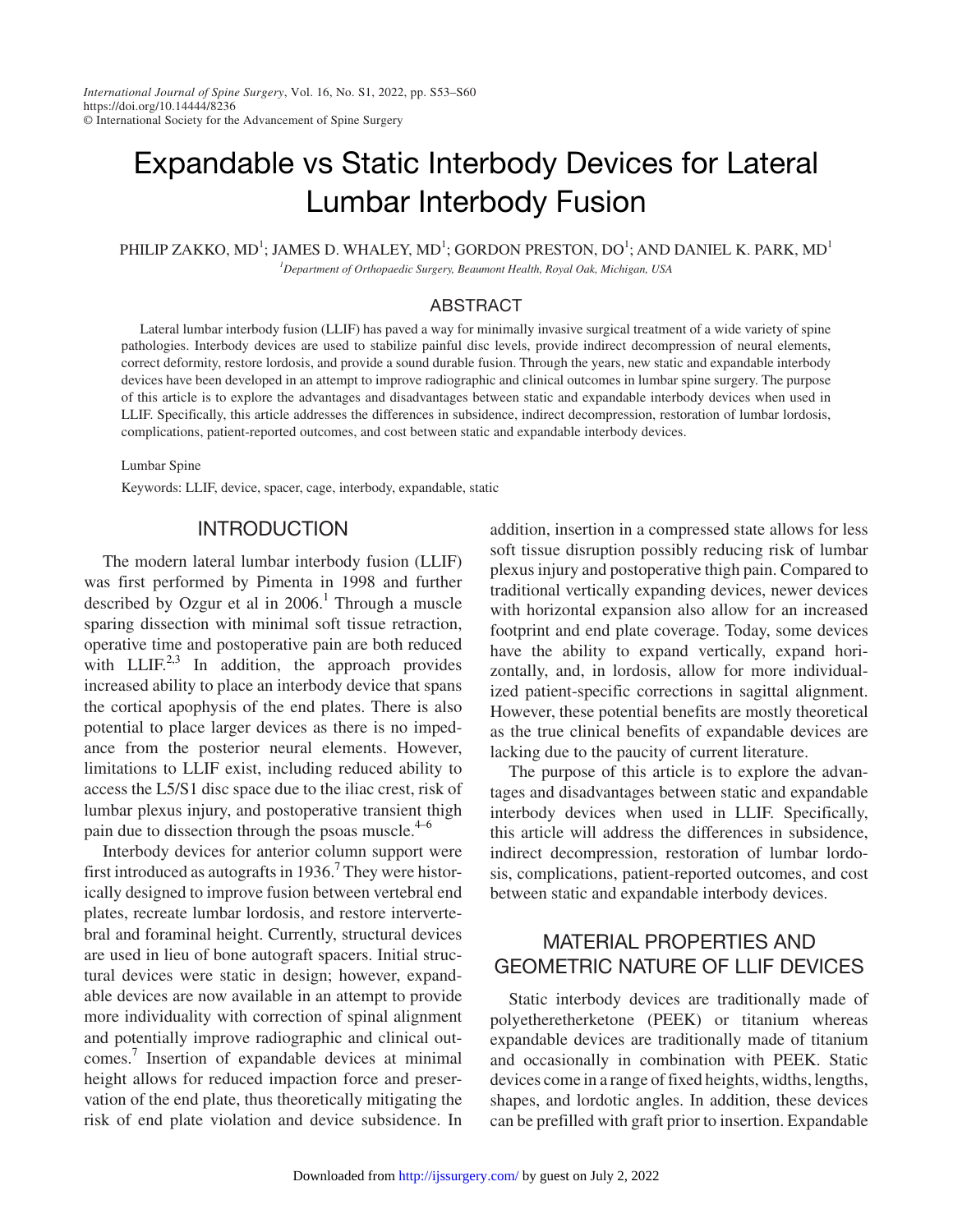devices come in a compressed state at minimal size and can expand in either height, width, length, or a combination of the 3. In addition, expandable devices can come in either fixed or customizable lordotic angles. Because each company has different expansion mechanisms, the amount of expansion and initial dimension of each device differs significantly (see [Table](#page-3-0)). Similar to static devices, expandable devices can be prefilled with graft prior to insertion. Due to the expansion mechanism, the initial graft window is small. However, once expanded the graft window enlarges and the device can be back filled with additional graft. Unfortunately, it is difficult to completely fill the expanded graft window via back filling. [Table](#page-3-0) outlines various different expandable interbody devices designed for the LLIF.

#### **SUBSIDENCE**

Subsidence is the phenomenon of interbody device "settling" through the superior and/or inferior end plates of the adjacent vertebral bodies. Low-grade subsidence (<2 mm) is a common postoperative occurrence.<sup>13</sup> Alternatively, high-grade subsidence  $(>2$  mm) is a complication of interbody device placement that can result in adverse events, such as inadequate indirect decompression, increased stenosis, failure to correct deformity, decreased disc height, and need for revision surgery. $8,13$  One goal of introducing expandable interbody devices was to mitigate risk of subsidence.

High-grade device subsidence in lateral static devices is a known potential complication and has been reported between  $6\%$  and  $32\%$ .<sup>[14,15](#page-7-4)</sup> However, several studies have shown a significant decrease in the device subsidence rate when using lateral expandable devices. In a study by Frisch et al, there was 0% subsidence in the expandable group and 16% subsidence in the static group. $\frac{8}{3}$  $\frac{8}{3}$  $\frac{8}{3}$  Li et al found similar results, with a 2-year subsidence rate of 6.7% in the expandable group and 16% in the static group.[15](#page-7-5) Several possible explanations exist to explain these findings.

The density and thickness of the vertebral end plates in the lumbar spine have been shown to increase from center to periphery and from anterior to posterior.<sup>[16,17](#page-7-6)</sup> Thus, it is thought that placement of interbody devices that span the lateral borders of the end plate and are located more posterior than anterior may help reduce subsidence. Although there are no comparative studies utilizing expandable LLIF, in an in vitro cadaver transforaminal lumbar interbody fusion(TLIF) study, Alkalay et al implanted static TLIF interbody devices (bilateral linear devices, single anterior conformal devices, or single unilateral oblique devices) at various locations in the disc space.<sup>[18](#page-7-7)</sup> They found that anterior conformal devices had the highest subsidence rate (10%–30%) and concluded that placement of interbody devices at the stronger peripheral subchondral bone of the apophyseal ring would help prevent subsidence. Thus, regardless of static or expandable device, LLIF has an advantage compared to TLIF or posterior lumbar interbody fusion (PLIF) in terms of subsidence due to the surgeon's ability to preferentially and reliably place the device across the strong apophyseal ring.

A different study by Antoine et al evaluated the effect of LLIF device size on subsidence.<sup>19</sup> They looked at clinical and radiographic data from 140 consecutive patients who underwent LLIF and were implanted with static PEEK intervertebral devices ranging between 40 and 60 mm in length, 8 and 16 mm in height, and either 18 or 22 mm in width. They found that taller device height, narrower device width, and shorter device length were significantly associated with increased risk of device settling of more than 4 mm at 12 months postoperatively. In addition, they found a 6.8 times greater risk of subsidence of >4 mm at 12 months with narrower devices. Therefore, it makes hypothetical sense that expandable interbody devices that allow customizable height, width, and length may provide a decreased risk of subsidence. In a systematic review, Macki et al reviewed 21 publications and found subsidence in 141 of 1362 patients (10.3%) and a reoperation rate for subsidence of 2.7% confirming that expandable interbody devices may mitigate the risk of subsidence. $20$  This hypothesis has yet to be proven clinically in a randomized controlled trial.

Risk of subsidence has also been theorized to relate to implant insertional forces. With greater insertional force, increased iatrogenic damage to end plates may occur leading to increased risk of subsidence. To our knowledge, this has not been directly shown in an in vivo LLIF model; however, a study by Torretti et al looked at 10 L5-S1 cadaveric specimen and implanted expandable  $(n = 5)$  and static  $(n = 5)$  TLIF devices in conjunction with TLIF procedure. $^{21}$  $^{21}$  $^{21}$  Total insertional force for placement of both trials and final interbody device was 330 N for expandable and 635 N for static devices. As a secondary outcome, they evaluated distraction of the intervertebral disc annulus during implant insertion and found a significant increase in overdistraction of the anterior and posterior disc with placement of static devices vs expandable devices. As there is no known amount of optimal distraction to assist with indirect decompression, caution should be taken to prevent overdistraction of the disc space. Expandable devices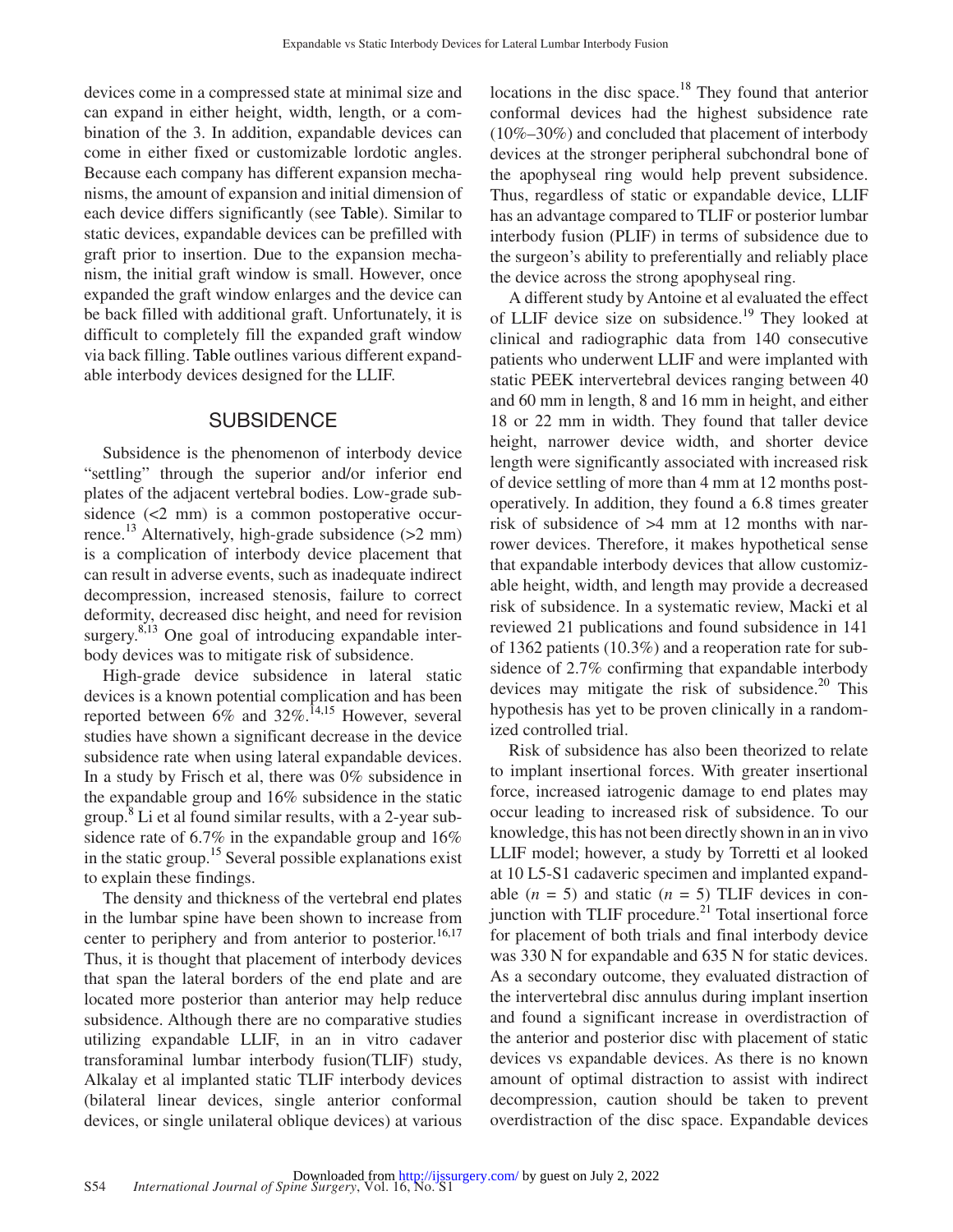| Table.                      |                            |              |                                                    | Various expandable interbody devices on the market and their specifications, including starting width, length, height, lordosis, and direction of expansion. |                                |                                                                                                                                                            |                                                   |                                                                            |                                |                                     |
|-----------------------------|----------------------------|--------------|----------------------------------------------------|--------------------------------------------------------------------------------------------------------------------------------------------------------------|--------------------------------|------------------------------------------------------------------------------------------------------------------------------------------------------------|---------------------------------------------------|----------------------------------------------------------------------------|--------------------------------|-------------------------------------|
| Product                     | Manufacturer               | Release Date | Material                                           | Starting Width (A-P)                                                                                                                                         | Starting Length (M-L)          | <b>Starting Height</b>                                                                                                                                     | Starting<br>Lordosis                              | Direction of<br>Expansion                                                  | <b>Back Filling</b>            | Literature                          |
| <b>XLX ACR</b><br>Caliber-L | NuVasive<br>Globus Medical | 2018<br>2012 | Titanium<br>PEEK/titanium                          | $23 \text{ mm}$<br>16, 18, or $22 \text{ mm}$                                                                                                                | 50, 55, or 60 mm<br>$40-60$ mm | Parallel expansion 7,<br>10° Expansion range<br>6° Expansion range<br>10 or 12 mm<br>$9,$ or $11~\mathrm{mm}$<br>4, 6, 8, 10 mm<br>$8 \text{ }\mathrm{mm}$ | $0^{\circ}$ , 6°, or $10^{\circ}$<br>$10^{\circ}$ | Lordosis, 10–30°<br>Height, up to 5<br>mm                                  | yes<br>No                      | Frisch et al <sup>8</sup><br>Ź      |
| Rise-L                      | Globus Medical             | 2015         | PEEK/titanium                                      | 18 or 22 mm                                                                                                                                                  | $40 - 60$ mm                   | 10° Expansion range<br>Parallel expansion 7<br>6° Expansion range<br>or 10 mm<br>$10 \text{ mm}$<br>$8 \text{ }\mathrm{mm}$                                | $0^{\circ}$ , $6^{\circ}$ , or $10^{\circ}$       | Height, up to 7<br>mm                                                      | Yes                            | Huang et al $^{9}$ Li et al $^{10}$ |
| <b>ELSA</b>                 | Globus Medical             | 2016         | Titanium                                           | $20 \text{ mm}$                                                                                                                                              | $40 - 65$ mm                   | 10° Expansion range<br>Parallel expansion 7<br>6° Expansion range<br>or $10 \text{ mm}$<br>$10 \text{ mm}$<br>$8 \text{ mm}$                               | $0^\circ,\,6^\circ,\,{\rm or}\,\,10^\circ$        | Height, up to 7<br>mm                                                      | Yes                            | Brady et al $^{11}$                 |
| ELSA(AL)                    | Globus Medical             | 2017         | Titanium                                           | $20 \text{ mm}$                                                                                                                                              | $40 - 65$ mm                   | 15°-30° Expansion<br>5°-20° Expansion<br>range 11 mm<br>range 8 mm                                                                                         | $5^{\circ}$ or $15^{\circ}$                       | Lordosis, $5^{\circ} - 20^{\circ}$<br>Height, up to 9<br>or 15°-30°<br>mm  | Yes                            | $\lessapprox$                       |
| ELSA (ATP)                  | Globus Medical             | 2017         | Titanium                                           | $20\,\mathrm{mm}$                                                                                                                                            | $40 - 65$ mm                   | 10° Expansion range<br>Parallel expansion 7<br>6° Expansion range<br>or 10 mm<br>$10 \text{ mm}$<br>$8 \text{ mm}$                                         | $0^{\circ}$ , $6^{\circ}$ , or $10^{\circ}$       | Height, up to 7<br>mm                                                      | Yes                            | ≸                                   |
| StaXx XDL                   | Spine Wave                 | 2011         | & tantalum<br>$6\%$ barium<br>PEEK with<br>markers | 14 or 16 mm                                                                                                                                                  | Various                        | $8 \text{ mm}$                                                                                                                                             | $0^\circ$ or $6^\circ$                            | Height expansion<br>increments<br>in 1 mm                                  | $\stackrel{\circ}{\mathbf{Z}}$ | Alimi et al $^{12}$                 |
| Sagittae                    | SpineEX                    | 2018         | Titanium                                           | $21.5 \text{ mm}$                                                                                                                                            | $42 - 58$ mm                   | 8.4 mm                                                                                                                                                     | $\rm ^{\circ}$                                    | Lordosis, 0°-30°<br>Height, 8.4-17.1<br>mm                                 | Yes                            | $\lessapprox$                       |
| AccuLif XL                  | CoAlign Innovations        | 2014         | Titanium                                           | 18 or 22 mm                                                                                                                                                  | $40 - 60$ mm                   | 18 mm width 6, 8, or<br>22 mm width 7 or<br>$10 \text{ mm}$<br>$10 \text{ mm}$                                                                             | $0^{\circ}$ , $6^{\circ}$ , or $10^{\circ}$       | Height, up to $7\,$<br>mm                                                  | Yes                            | $\lessapprox$                       |
| Longbow                     | Lifespine                  | 2016         | Titanium<br>PEEK                                   | $15 \text{ mm}$                                                                                                                                              | $45 - 60$ mm                   | $9-15$ mm                                                                                                                                                  | $0^\circ$ or $7^\circ$                            | expanded width<br>Width, 27 mm full                                        | Yes                            | $\stackrel{\triangle}{\geq}$        |
| $\mbox{Toro-L}$             | Integrity Implants         | 2019<br>2021 | Titanium                                           | $14 \text{ mm}$                                                                                                                                              | $45-60$ mm                     | $10\;{\rm mm}$<br>$11\ \mathrm{mm}$<br>$8 \text{ mm}$                                                                                                      | $10^{\circ}$<br>$15^{\circ}$<br>$\rm S^o$         | Width, either 21 or<br>mm increase<br>Height, up to 5<br>$24\,\mathrm{mm}$ | Yes                            | $\lessapprox$                       |

<span id="page-3-0"></span>

Abbreviations: A-P, anterior to posterior; M-L, medial to lateral; NA, not available; PEEK, polyetheretherketone.

Abbreviations: A-P, anterior to posterior; M-L, medial to lateral; NA, not available; PEEK, polyetheretherketone.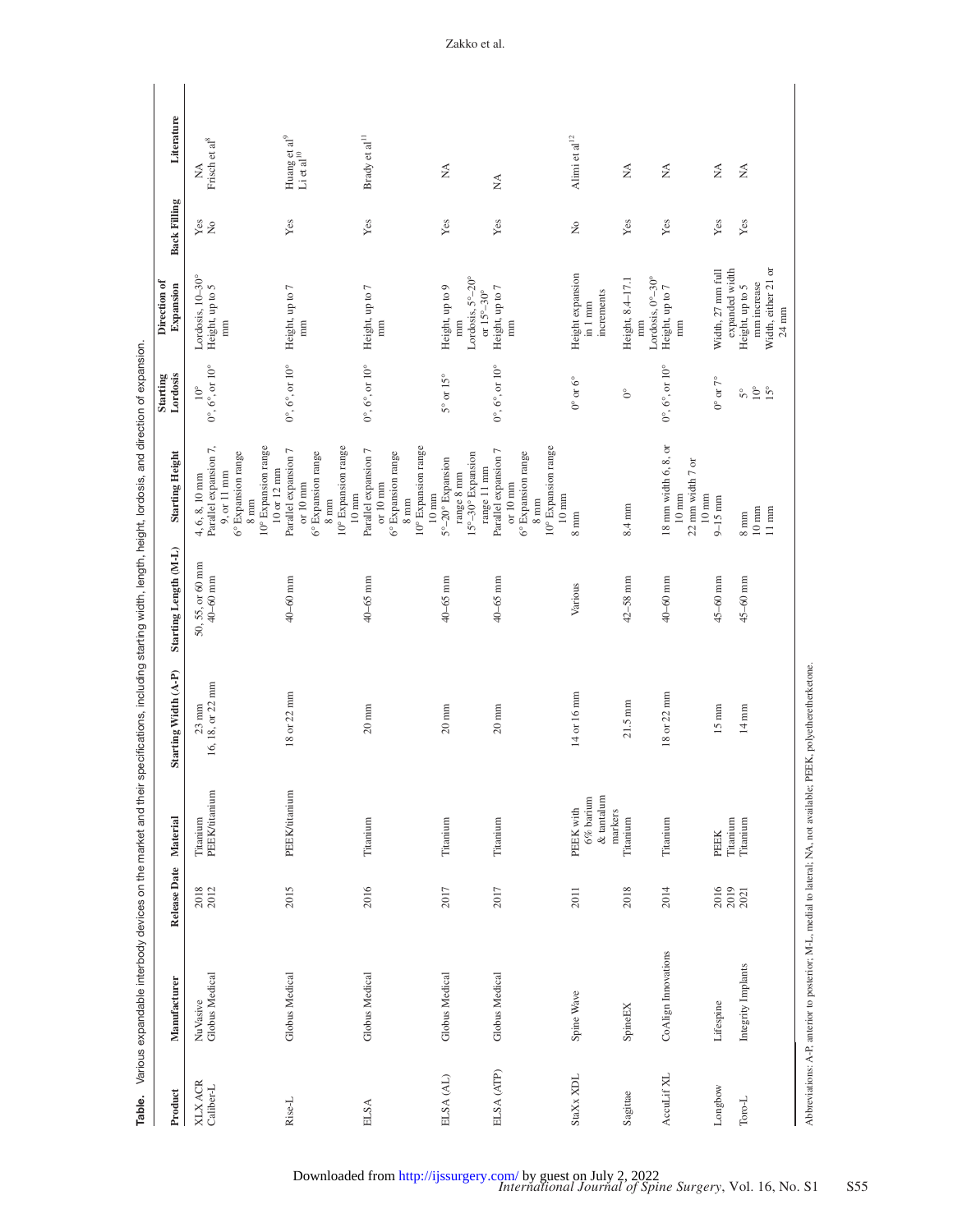allow surgeons to judge distraction with tactile feedback, which may help reduce overdistraction in addition to using fluoroscopy to judge the amount of "appropriate" expansion that is achieved. While there is a paucity of biomechanical and clinical data, expandable devices that require less insertional force and allow for manual distraction may reduce end plate damage, thus helping to explain their decreased rate of subsidence. This controlled expansion may be more applicable in the lateral environment than TLIF/PLIF situation as the end plates of the device are much wider and bigger and can share the distribution of force over a much larger surface area. Again, it should be noted these theories have not been proven in the lateral environment as the literature is lacking. Additionally, although expandable and static devices can be used in TLIF/PLIF and LLIF, the surgical approach differs. Furthermore, the dimension and size of the device, which affect the ability to distract the disc space and alter the distraction force needed to expand the device, differ drastically between TLIF/ PLIF and LLIF. For these reasons, generalized conclusions should be tempered.

The material stiffness of static and expandable devices also has an influence on subsidence. The stiffness of titanium (E of 110,000 MPa), PEEK (E of 2000–4000 MPa), and cancellous bone of vertebral end plates (E of 20–1080 MPa) is vastly different.<sup>[22](#page-7-15)</sup> Because of the mismatch in stiffness between titanium and bone, there were concerns of increased subsidence with titanium devices. However, the true benefit of titanium over PEEK is titanium's property of excellent corrosion resistance, low density, and an ability to enhance cell adhesion and osseointegration.<sup>[23](#page-7-16)</sup> In attempts to create devices with more favorable profiles, multimaterial devices made of PEEK and titanium have become available. Novel porous titanium devices have also been developed to decrease stress shielding at the bonehardware interface and match the stiffness of the device closer to bone. In an LLIF study, Krafft et al found that the use of 3-dimensional printed porous titanium devices resulted in radiographic subsidence in 3.4% of all implanted lumbar levels. $^{24}$  $^{24}$  $^{24}$  In comparison, their institution previously published a subsidence rate of 14.3% with use of PEEK devices. $25$  Thus, modern expandable and porous devices made of PEEK and titanium may be mechanically advantageous to reduce subsidence.

### INDIRECT DECOMPRESSION

Indirect decompression of the nerve roots as they exit their foramina can be achieved with lumbar interbody fusion. Replacing a degenerative disc with an interbody

device restores disc height and increases the foraminal and thecal sac cross-sectional area. In a study by Oliveira et al, 43 levels were treated with stand-alone extreme lateral interbody fusion with 18-mm wide static PEEK devices.<sup>[26](#page-7-19)</sup> Postoperative central and foraminal decompression was significant  $(P < 0.05)$ , with an average 41.9% increase in disc height, 24.7% increase in foraminal area, and 33.1% increase in central canal diameter. In a systematic review by Kirnaz et al, 1166 levels underwent LLIF approach with varying static devices[.27](#page-7-20) Of 9 included studies, the average increase in disc height, foraminal height, axial central canal area, and sagittal central canal diameter was 68%, 19%, 15%, and 32%, respectively. While interbody devices placed via LLIF provide indirect decompression of neural elements, current literature suggests there is no difference between static and expandable devices regarding indirect decompression.

In studies by Frisch et al and Li et al, there was no statistically significant difference between static and expandable devices in increasing neuroforaminal height. $8,15$  In the study by Frisch et al, the final intervertebral disc height after implant placement in the static group was about 4 mm more than that of the expandable group, suggesting that the static devices were possibly oversized. This alters the validity of the results because had the static devices been properly sized, the neuroforaminal area may have been significantly smaller in the static compared to the expandable group. Regardless, based on current limited LLIF research, it appears that both expandable and static devices are capable of providing equivalent indirect decompression of both the foramens and central canal.

#### LUMBAR LORDOSIS

Restoration of sagittal balance is one of the most important corrections that influences patient-reported outcomes in spinal deformity cases. As lumbar lordosis is a key component of sagittal balance, restoration of lumbar lordosis is an important goal of spine surgery. The literature has shown that device design and shape may have an effect on lumbar lordosis.

Using the LLIF approach, Sembrano et al compared lumbar lordosis in 61 consecutive lumbar levels after placement of nonlordotic  $(n = 30)$  and  $10^{\circ}$  lordotic PEEK devices  $(n = 31)$ .<sup>[28](#page-7-21)</sup> They found a 2.8° improvement in segmental lordosis when lordotic devices were used compared to a 0.6° improvement with nonlordotic devices.

Furthermore, some studies evaluated how release of the anterior longitudinal ligament (ALL) affects lumbar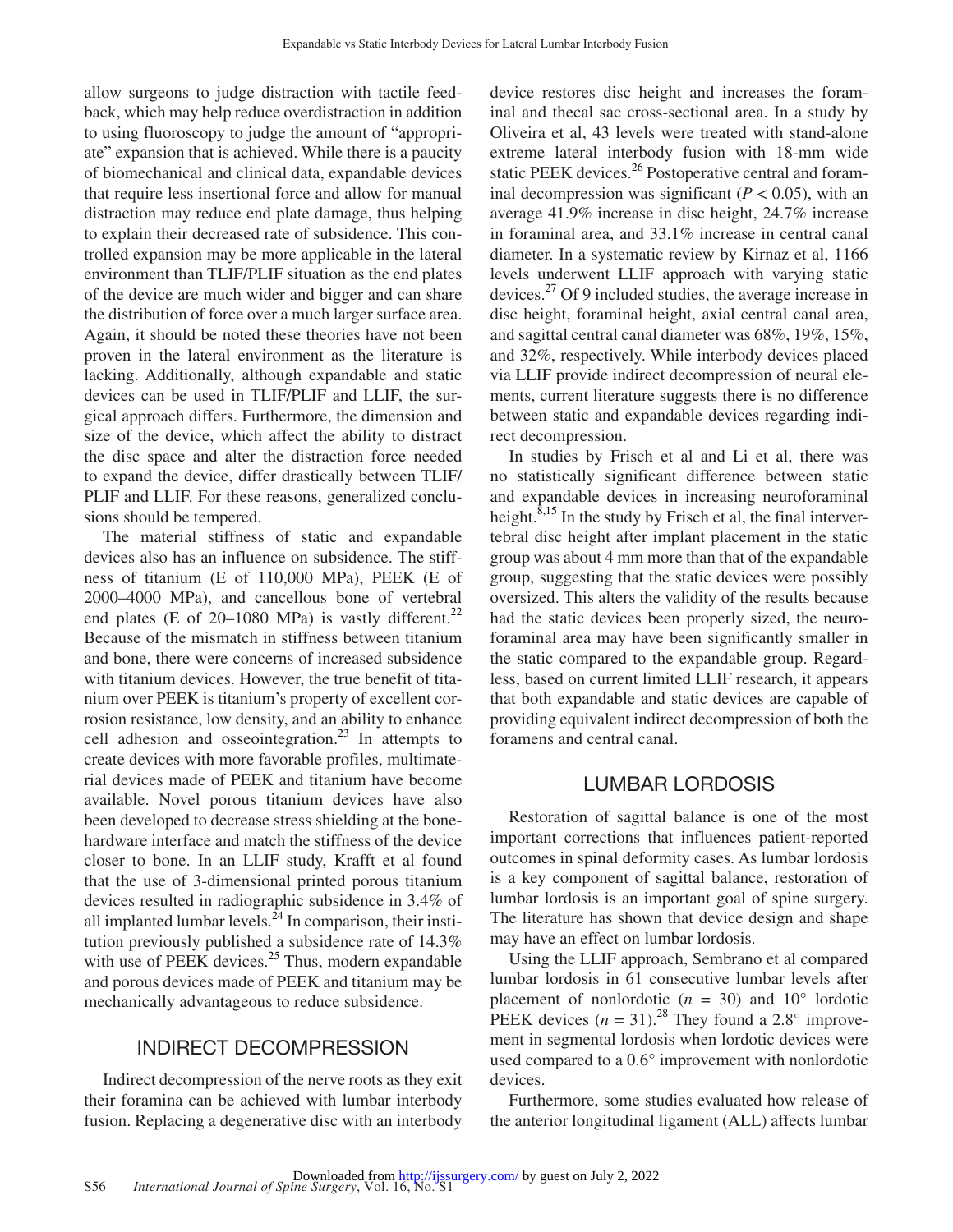lordosis after interbody device placement using the LLIF approach. A study by Melikian et al found that use of 10° devices did not increase segmental lordosis while a 30° device with ALL release increased segmental lordosis by  $10.5^{\circ}$ .<sup>[29](#page-7-22)</sup> Uribe et al looked at segmental lordosis with placement of 10° device without ALL release and 10°,  $20^\circ$ , and  $30^\circ$  devices with ALL release.<sup>30</sup> Placement of a 10 $\degree$  device without ALL release resulted in a 0.9 $\degree$  ± 2.5° increase in lordosis while with ALL release there was  $4.1^{\circ} \pm 2.7^{\circ}$  increase. The largest correction came from placement of the 30° device with ALL release, resulting in  $11.6^{\circ} \pm 3.6^{\circ}$  increased lordosis. While these studies evaluate changes in lordosis after placement of static devices, they emphasize that increasing lordotic angle with or without ALL release can improve lumbar lordosis.

In addition to ALL release with placement of lordotic devices, adding Schwab modifiers 1 (inferior facet and joint capsule removal) or 2 (inferior and superior facet removal with additional removal of posterior elements) can further increase segmental lordosis. $31,32$  However, these techniques are used in cases requiring restoration of sagittal imbalance and thus not routinely used in single- or double-segment degenerative cases. We recommend for the surgeon to look at overall sagittal balance in all cases and utilize these deformity correction maneuvers as needed; however, this is beyond the scope of this review. It is also important to note that ALL release further destabilizes the spinal segment; thus, expandable devices are designed with modular or built side plates for the placement of end plate screws to prevent device migration. Ultimately, using the minimally invasive LLIF approach to release the ALL provides a tool for further improving sagittal balance.

Lordosis correction can also be achieved with the use of expandable devices. In 2020, Li et al compared the radiographic outcomes in 62 patients with degenerative disc disease after insertion of a static  $(n = 27)$ or expandable  $(n = 35)$  device through an LLIF.<sup>10</sup> In the expandable group, the segmental lordosis improved from baseline at all timepoints (6 weeks, 3 months, 6 months, 12 months, and 24 months) and increased by a mean of 23% by 24 months. In the static group, the segmental lordosis improved significantly from baseline only at 24 months and increased by a mean of 17%. A second study by Li et al looked at radiographic outcomes after placement of expandable devices with adjustable lordosis during  $LLIF^{33}$  In their 24 patients, segmental lordosis improved from baseline by a mean of 81.8% at 24 months while lumbar lordosis improved by a mean of 16.9% at 24 months. To our knowledge,

this is the only study looking at radiographic parameters with use of an expandable interbody device with adjustable lumbar lordosis.

Together, these studies show that lordosis can be corrected with both static and expandable devices. Taking all the above into consideration, lumbar lordosis can be best restored by use of the LLIF approach with an ALL release and placement of an expandable interbody device with adjustable lordosis. Devices with expansion in multidirectional planes have significant potential to best correct spinal deformities.

## SPECIFIC ACCESS AND IMPLANT-RELATED COMPLICATIONS

The LLIF provides some safety benefits compared to other lumbar interbody fusion approaches. While clinical outcomes are similar between LLIF and direct approaches, $34$  there is a reduction in length of hospital stay, decreased blood loss, and increased likelihood of rapid postoperative mobilization due to the limited muscle-splitting approach of the LLIF.<sup>[4,35](#page-7-0)</sup> However, the LLIF is not without its own complications.

The LLIF approach requires dissection through the psoas muscle, which can lead to anterior thigh pain, psoas weakness, quadriceps weakness, and numbness.[36–41](#page-8-2) There are numerous nerves at risk during dissection of the psoas muscle including the lumbar plexus, ilioinguinal, iliohypogastric, genitofemoral, lateral femoral cutaneous, and subcostal nerves.<sup>40,42,43</sup>

Pseudarthrosis is another potential complication of LLIF. However, does implantation of expandable devices reduce the risk of pseudarthrosis and neural injury in patients who undergo LLIF?

Regarding pseudarthrosis, few studies have found no difference in rates of fusion between expandable and static devices. There is a theoretical concern that expandable devices have a smaller graft window size due to the expansion mechanism and are more difficult to back fill with graft, leading to lower fusion rates. However, Frisch et al showed 100% fusion at 2 years in 32 patients who received expandable devices and 31 patients who received static devices using the LLIF approach.<sup>[8](#page-7-3)</sup> It is important to note that all procedures were combined with supplementary transpedicular posterior fixation. Additionally, increased subsidence in the static group did neither lead to pseudarthrosis nor did it lead to different clinical outcomes between the static and expandable groups.

Finally, neural injury is a common complication after LLIF. In a systematic review by Hijji, there was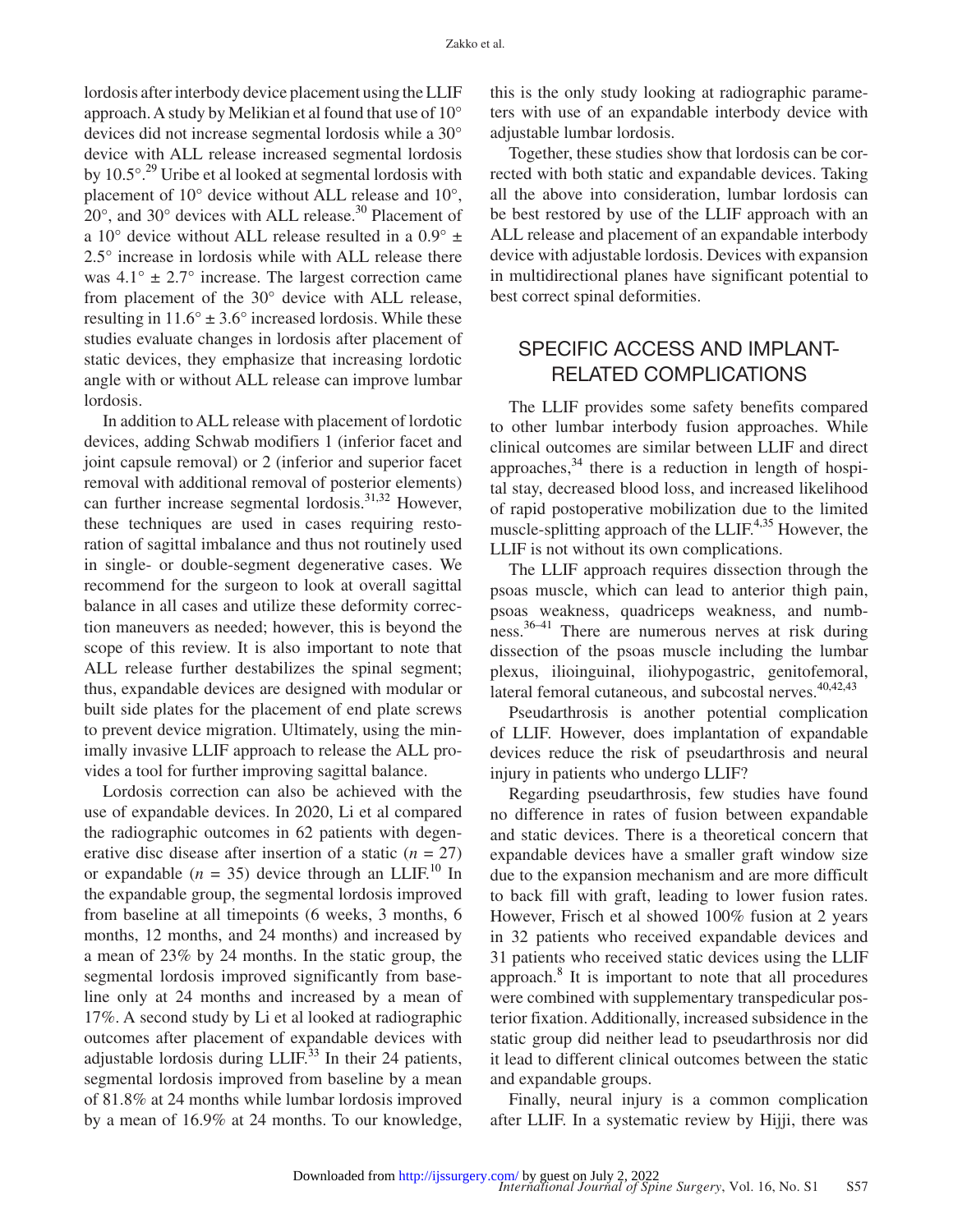a 39% risk of transient neurological and 3.98% risk of permanent neurological complications[.44](#page-8-4) Most of these injuries are thought to occur during dissection, use of retractors, and implant placement. While we are unaware of any studies comparing the rates of neural injury when using expandable vs static implants, expandable devices may provide reduced risk of injury. Muscle dissection and retraction of neural elements can be minimized with expandable devices as they are implanted in a fully compressed state. This reduced dissection and retraction may be enough to lower risk of nerve damage. With less dissection, muscle weakness may also be decreased, potentially leading to improved patient outcomes. Due to a paucity of data, further studies are warranted to test these hypotheses.

#### PATIENT-REPORTED OUTCOMES

Lateral expandable devices have good patientreported outcome scores. In a retrospective study by Huang et al, 37 patients were treated with lateral expandable interbody devices.<sup>9</sup> They showed a significant improvement in the Oswestry Disability Index (ODI) and visual analog scale (VAS) scores of their patients. However, when comparing patient outcomes in expandable vs static groups, the literature is mixed. In a study by Frisch et al, 56 patients were treated with a lateral lumbar interbody device.<sup>[8](#page-7-3)</sup> Twenty-nine patients received a static device, and 27 patients received an expandable device. They found that at 2-year follow-up, the VAS scores and ODI scores improved in both static and expandable groups, but they did not differ from each other. These findings varied from those of Li et al, where they studied 62 consecutive patients treated with an expandable  $(n = 35)$  or a static  $(n = 25)$  lateral lumbar interbody device.[10](#page-7-12) At 24 months postsurgery, the expandable group showed significantly greater improvements in VAS back and leg pain and ODI compared to the static group. These 2 studies suggest that patients who undergo LLIF with expandable interbody devices have equivalent if not better clinical outcomes compared to those who receive static devices.

#### COST

Lumbar interbody fusions are increasing in popularity with more than 923,038 performed in the United States between 2001 and  $2010^{45}$  A metanalysis by Calvachi-Prieto et al revealed that expandable interbody devices are associated with shortened length of hospital stay.<sup>[46](#page-8-6)</sup> They found the mean length of stay was 2.4 days with use of an expandable device and 6.4 days with use of a static device. This metanalysis comprised studies in which TLIF and PLIF were performed; however, these results may translate over to the LLIF. Thus, expandable devices may be advantageous in reducing total costs of lumbar interbody fusions by decreasing length of stay—but they also may not decrease costs as many LLIFs are done as outpatient procedures already. The price of an expandable device is also significantly higher than that of a static device. While based on hospital and industry contracts, expandable devices have a premium of 30%–50% over static devices, equating to an increased cost of thousands of dollars. Future studies that investigate the cost savings between static and expandable devices due to a reduction in surgical time, length of hospital stay, revision rates due to implant failure and subsidence, and indirect costs due to early return to work would be beneficial.

#### **CONCLUSION**

The LLIF approach has paved a way for minimally invasive surgical treatment of a wide variety of spine pathology. Through the years, new static and expandable devices have been developed in an attempt to improve fusion and clinical outcomes while reducing complications. The utilization of expandable lateral devices is early in practice, and clinical studies are beginning to appear. Current studies suggest that expandable devices appear to have potential for ease of implantation, decreased subsidence, and more individualized restoration of spinal malalignment as compared to static devices. However, clinical outcomes are largely similar between static and expandable devices, and overall costs are likely increased with expandable devices. As lumbar interbody devices continue to be studied and developed, we will likely see a paradigm shift toward selection of devices that allow for the easiest implantation and superior clinical outcomes while maintaining an acceptable cost.

#### REFERENCES

<span id="page-6-0"></span>1. Ozgur BM, Aryan HE, Pimenta L, Taylor WR. Extreme lateral interbody fusion (XLIF): a novel surgical technique for anterior lumbar interbody fusion. *Spine J*. 2006;6(4):435–443. doi:10.1016/j.spinee.2005.08.012

<span id="page-6-1"></span>2. Godzik J, Kalb S, Reis MT, et al. Biomechanical evaluation of interbody fixation with secondary augmentation: lateral lumbar interbody fusion versus posterior lumbar interbody fusion. *J Spine Surg*. 2018;4(2):180–186. doi:10.21037/jss.2018.05.07

3. Arnold PM, Anderson KK, McGuire RA. The lateral transpsoas approach to the lumbar and thoracic spine: a review. *Surg Neurol Int*. 2012;3(Suppl 3):S198-215. doi:10.4103/2152-7806.98583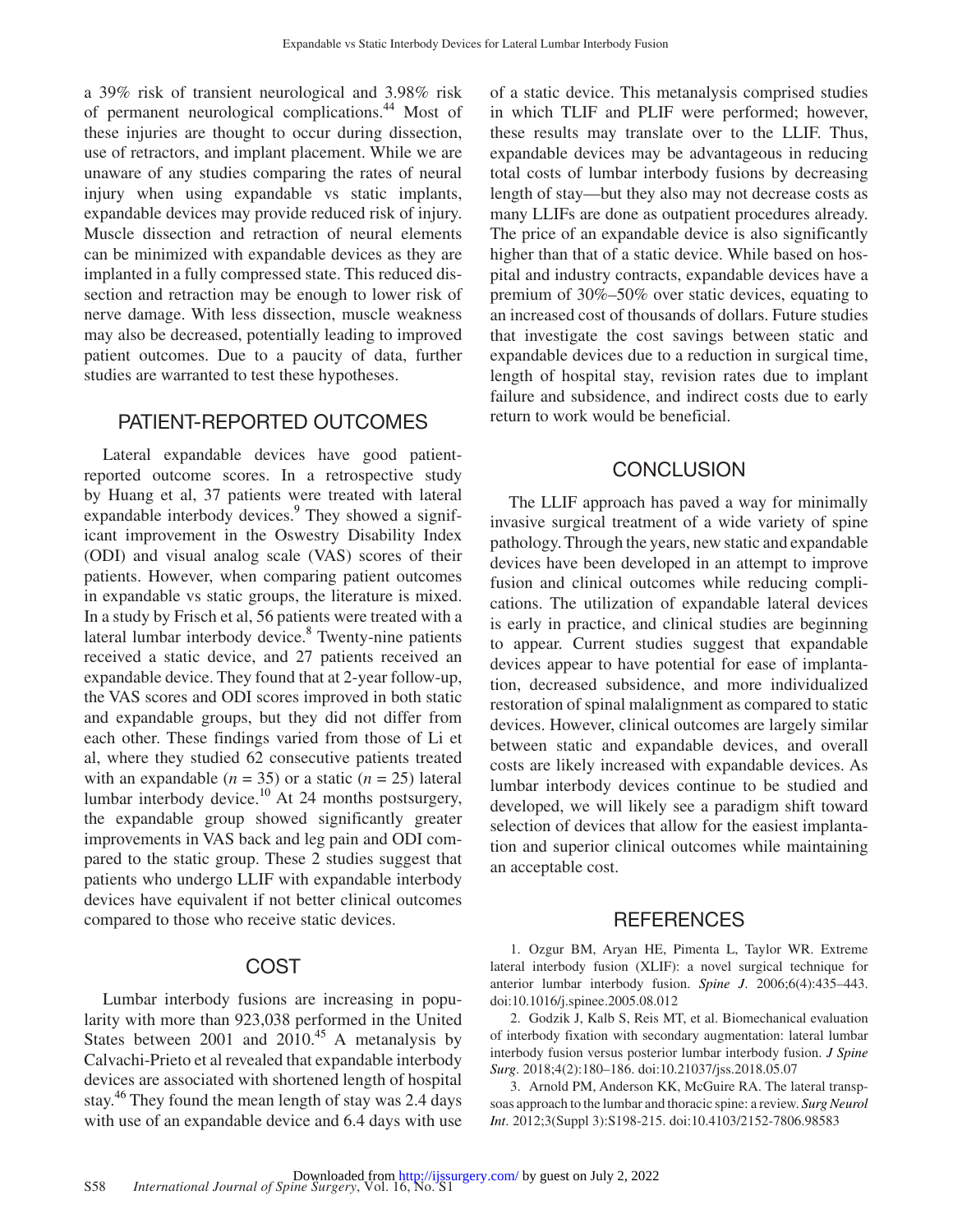<span id="page-7-0"></span>4. Mobbs RJ, Phan K, Malham G, Seex K, Rao PJ. Lumbar interbody fusion: Techniques, indications and comparison of interbody fusion options including PLIF, TLIF, MI-TLIF, OLIF/ATP, LLIF and ALIF. *J Spine Surg*. 2015;1(1):2–18. doi:10.3978/j. issn.2414-469X.2015.10.05

5. Matur AV, Mejia-Munne JC, Plummer ZJ, Cheng JS, Prestigiacomo CJ. The history of anterior and lateral approaches to the lumbar spine. *World Neurosurg*. 2020;144:213–221. doi:10.1016/j. wneu.2020.09.083

6. Salzmann SN, Fantini GA, Okano I, Sama AA, Hughes AP, Girardi FP. Mini-open access for lateral lumbar interbody fusion: indications, technique, and outcomes. *JBJS Essent Surg Tech*. 2019;9(4):e37.1-10. doi:10.2106/JBJS.ST.19.00013

<span id="page-7-1"></span>7. Lewandrowski K-U, Ferrara L, Cheng B. Expandable interbody fusion cages: an editorial on the surgeon's perspective on recent technological advances and their biomechanical implications. *Int J Spine Surg*. 2020;14(s3):S56–S62. doi:10.14444/7127

<span id="page-7-3"></span>8. Frisch RF, Luna IY, Brooks DM, Joshua G, O'Brien JR. Clinical and radiographic analysis of expandable versus static lateral lumbar interbody fusion devices with two-year follow-up. *J Spine Surg*. 2018;4(1):62–71. doi:10.21037/jss.2018.03.16

<span id="page-7-11"></span>9. Huang Z, Michael Li Y, Towner J, Icy Li Y, Edsall A, Ledonio C. Laterally placed expandable interbody spacers improve radiographic and clinical outcomes: a 1-year follow-up study. *Interdiscip Neurosurg*. 2020;20:100639. doi:10.1016/j. inat.2019.100639

<span id="page-7-12"></span>10. Li YM, Frisch RF, Huang Z, et al. Comparative effectiveness of expandable versus static interbody spacers via MIS LLIF: a 2-year radiographic and clinical outcomes study. *Global Spine J*. 2020;10(8):998–1005. doi:10.1177/2192568219886278

<span id="page-7-13"></span>11. Brady RL, Riggleman JR, Edsall AL, Ledonio CG. Journal of spine a novel lateral titanium expandable interbody spacer with integrated plate restores anterior and posterior disc height and intervertebral lordosis. *J Spine*. 2019. doi:10.4172/2165-7939. S8-002

<span id="page-7-14"></span>12. Alimi M, Shin B, Macielak M, et al. Expandable polyaryl-ether-ether-ketone spacers for interbody distraction in the lumbar spine. *Global Spine J*. 2015;5(3):169–178. doi:10.1055/s-0035-1552988

<span id="page-7-2"></span>13. Marchi L, Abdala N, Oliveira L, Amaral R, Coutinho E, Pimenta L. Radiographic and clinical evaluation of cage subsidence after stand-alone lateral interbody fusion. *J Neurosurg Spine*. 2013;19(1):110–118. doi:10.3171/2013.4.SPINE12319

<span id="page-7-4"></span>14. Krafft PR, Osburn B, Vivas AC, Rao G, Alikhani P. Novel titanium cages for minimally invasive lateral lumbar interbody fusion: first assessment of subsidence. *Spine Surg Relat Res*. 2020;4(2):171–177. doi:10.22603/ssrr.2019-0089

<span id="page-7-5"></span>15. Li YM, Frisch RF, Huang Z, et al. Comparative effectiveness of laterally placed expandable versus static interbody spacers: a 1-year follow-up radiographic and clinical outcomes study. *Asian Spine J*. 2021;15(1):89–96. doi:10.31616/asj.2019.0260

<span id="page-7-6"></span>16. Roberts S, McCall IW, Menage J, Haddaway MJ, Eisenstein SM. Does the thickness of the vertebral subchondral bone reflect the composition of the intervertebral disc? *Eur Spine J*. 1997;6(6):385–389. doi:10.1007/BF01834064

17. Grant JP, Oxland TR, Dvorak MF. Mapping the structural properties of the lumbosacral vertebral endplates. *Spine (Phila Pa 1976)*. 2001;26(8):889–896. doi:10.1097/00007632-200104150- 00012

<span id="page-7-7"></span>18. Alkalay RN, Adamson R, Groff MW. The effect of interbody fusion cage design on the stability of the instrumented spine in response to cyclic loading: an experimental study. *Spine J*. 2018;18(10):1867–1876. doi:10.1016/j.spinee.2018.03.003

<span id="page-7-8"></span>19. Tohmeh AG, Khorsand D, Watson B, Zielinski X. Radiographical and clinical evaluation of extreme lateral interbody fusion: effects of cage size and instrumentation type with a minimum of 1-year follow-up. *Spine (Phila Pa 1976)*. 2014;39(26):E1582-91. doi:10.1097/BRS.0000000000000645

<span id="page-7-9"></span>20. Macki M, Anand SK, Surapaneni A, Park P, Chang V. Subsidence rates after lateral lumbar interbody fusion: a systematic review. *World Neurosurg*. 2019;122:599–606. doi:10.1016/j. wneu.2018.11.121

<span id="page-7-10"></span>21. Torretti J, Harris JA, Bucklen BS, Moldavsky M, Khalil SED. In vitro biomechanical and fluoroscopic study of a continuously expandable interbody spacer concerning its role in insertion force and segmental kinematics. *Asian Spine J*. 2018;12(4):601–610. doi:10.31616/asj.2018.12.4.601

<span id="page-7-15"></span>22. Chatham LS, Patel VV, Yakacki CM, Dana Carpenter R. Interbody spacer material properties and design conformity for reducing subsidence during lumbar interbody fusion. *J Biomech Eng*. 2017;139(5). doi:10.1115/1.4036312

<span id="page-7-16"></span>23. Seaman S, Kerezoudis P, Bydon M, Torner JC, Hitchon PW. Titanium vs. polyetheretherketone (PEEK) interbody fusion: meta-analysis and review of the literature. *J Clin Neurosci*. 2017;44:23–29. doi:10.1016/j.jocn.2017.06.062

<span id="page-7-17"></span>24. Krafft PR, Osburn B, Vivas AC, Rao G, Alikhani P. Novel titanium cages for minimally invasive lateral lumbar interbody fusion: first assessment of subsidence. *Spine Surg Relat Res*. 2020;4(2):171–177. doi:10.22603/ssrr.2019-0089

<span id="page-7-18"></span>25. Le TV, Baaj AA, Dakwar E, et al. Subsidence of polyetheretherketone intervertebral cages in minimally invasive lateral retroperitoneal transpsoas lumbar interbody fusion. *Spine (Phila Pa 1976)*. 2012;37(14):1268–1273. doi:10.1097/ BRS.0b013e3182458b2f

<span id="page-7-19"></span>26. Oliveira L, Marchi L, Coutinho E, Pimenta L. A radiographic assessment of the ability of the extreme lateral interbody fusion procedure to indirectly decompress the neural elements. *Spine (Phila Pa 1976)*. 2010;35(26 Suppl):S331-7. doi:10.1097/ BRS.0b013e3182022db0

<span id="page-7-20"></span>27. Kirnaz S, Navarro-Ramirez R, Gu J, et al. Indirect decompression failure after lateral lumbar interbody fusion-reported failures and predictive factors: systematic review. *Global Spine J*. 2020;10(2 Suppl):8S-16S. doi:10.1177/2192568219876244

<span id="page-7-21"></span>28. Sembrano JN, Horazdovsky RD, Sharma AK, Yson SC, Santos ERG, Polly DW. Do lordotic cages provide better segmental lordosis versus nonlordotic cages in lateral lumbar interbody Fusion (LLIF)? *Clin Spine Surg*. 2017;30(4):E338–E343. doi:10.1097/ BSD.0000000000000114

<span id="page-7-22"></span>29. Melikian R, Yoon ST, Kim JY, Park KY, Yoon C, Hutton W. Sagittal plane correction using the lateral transpsoas approach: A biomechanical study on the effect of cage angle and surgical technique on segmental lordosis. *Spine (Phila Pa 1976)*. 2016;41(17):E1016–E1021. doi:10.1097/ BRS.0000000000001562

<span id="page-7-23"></span>30. Uribe JS, Smith DA, Dakwar E, et al. Lordosis restoration after anterior longitudinal ligament release and placement of lateral hyperlordotic interbody cages during the minimally invasive lateral transpsoas approach: a radiographic study in cadavers. *J Neurosurg Spine*. 2012;17(5):476–485. doi:10.3171/2012.8.SPINE111121

<span id="page-7-24"></span>31. Schwab F, Blondel B, Chay E, et al. The comprehensive anatomical spinal osteotomy classification. *Neurosurgery*. 2014;74(1):112–120. doi:10.1227/NEU.0000000000000182o